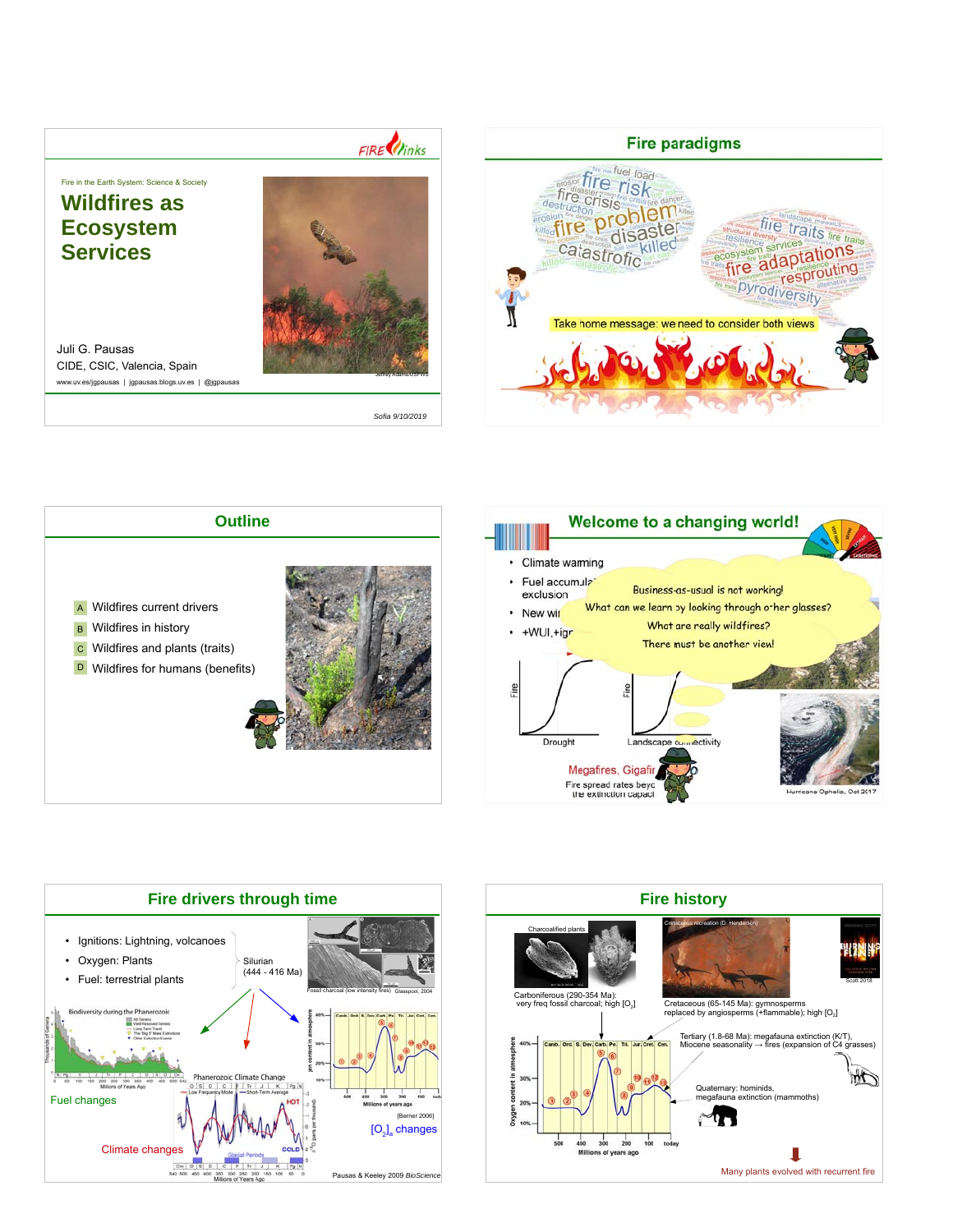

## 1. Resprouting postfire



**2. Thick bark** • Good insulator • Survival • Low-intensity (surface) fires • Epicormic resprouters and in nonresprouters Cork Oak Woodlands on the Edge Į

Pausas 2015, Bark thickness and fire regime, *Funt Ecol*. 29





Well adapted to high intensity crown-fires



*Rodophiala advena*, Chile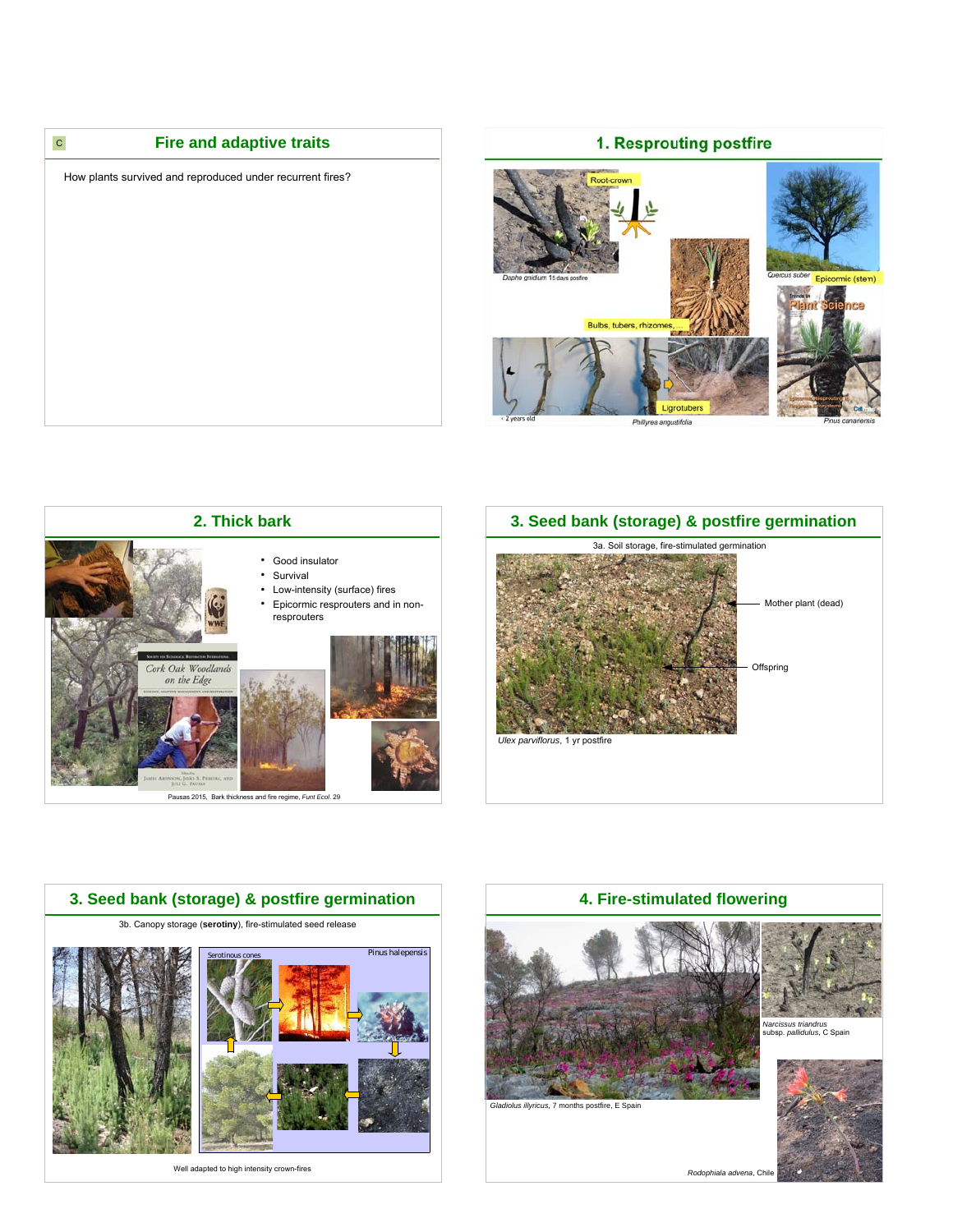



*CA18135 - Fire in the Earth System: Science & Society (FireLinks)*







Annual crops from fire gaps<br>Med as a center of domestication



rophic w

Carbone et al. 2019 GEB